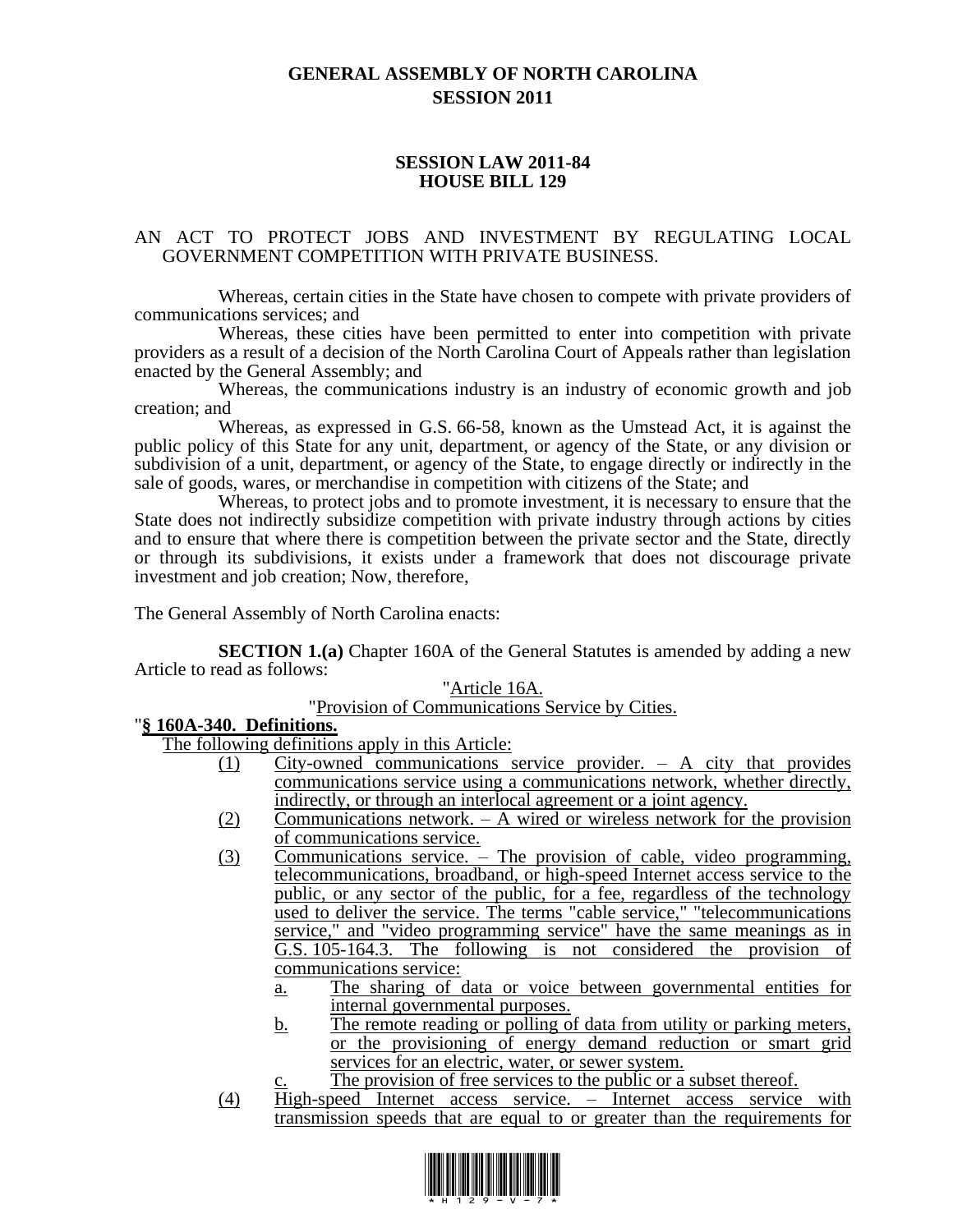basic broadband tier 1 service as defined by the Federal Communications Commission for broadband data gathering and reporting.

- (5) Interlocal agreement. An agreement between units of local government as authorized by Part 1 of Article 20 of Chapter 160A of the General Statutes.
- (6) Joint agency. A joint agency created under Part 1 of Article 20 of Chapter 160A of the General Statutes.

# "**§ 160A-340.1. City-owned communications service provider requirements.**

(a) A city-owned communications service provider shall meet all of the following requirements:  $(1)$ 

- Comply in its provision of communications service with all local, State, and federal laws, regulations, or other requirements applicable to the provision of the communications service if provided by a private communications service provider.
- (2) In accordance with the provisions of Chapter 159 of the General Statutes, the Local Government Finance Act, establish one or more separate enterprise funds for the provision of communications service, use the enterprise funds to separately account for revenues, expenses, property, and source of investment dollars associated with the provision of communications service, and prepare and publish an independent annual report and audit in accordance with generally accepted accounting principles that reflect the fully allocated cost of providing the communications service, including all direct and indirect costs. An annual independent audit conducted under G.S. 159-34 and submitted to the Local Government Commission satisfies the audit requirement of this subdivision.
- (3) Limit the provision of communications service to within the corporate limits of the city providing the communications service.
- (4) Shall not, directly or indirectly, under the powers of a city, exercise power or authority in any area, including zoning or land-use regulation, or exercise power to withhold or delay the provision of monopoly utility service, to require any person, including residents of a particular development, to use or subscribe to any communications service provided by the city-owned communications service provider.
- (5) Shall provide nondiscriminatory access to private communications service providers on a first-come, first-served basis to rights-of-way, poles, or conduits owned, leased, or operated by the city unless the facilities have insufficient capacity for the access and additional capacity cannot reasonably be added to the facilities. For purposes of this subdivision, the term "nondiscriminatory access" means that, at a minimum, access shall be granted on the same terms and conditions as that given to a city-owned communications service provider.
- (6) Shall not air advertisements or other promotions for the city-owned communications service on a public, educational, or governmental access channel if the city requires another communications service provider to carry the channel. The city shall not use city resources that are not allocated for cost accounting purposes to the city-owned communications service to promote city-owned communications service in comparison to private services or, directly or indirectly, require city employees, officers, or contractors to purchase city services.
- (7) Shall not subsidize the provision of communications service with funds from any other noncommunications service, operation, or other revenue source, including any funds or revenue generated from electric, gas, water, sewer, or garbage services.
- (8) Shall not price any communications service below the cost of providing the service, including any direct or indirect subsidies received by the city-owned communications service provider and allocation of costs associated with any shared use of buildings, equipment, vehicles, and personnel with other city departments. The city shall, in calculating the costs of providing the communications service, impute (i) the cost of the capital component that is equivalent to the cost of capital available to private communications service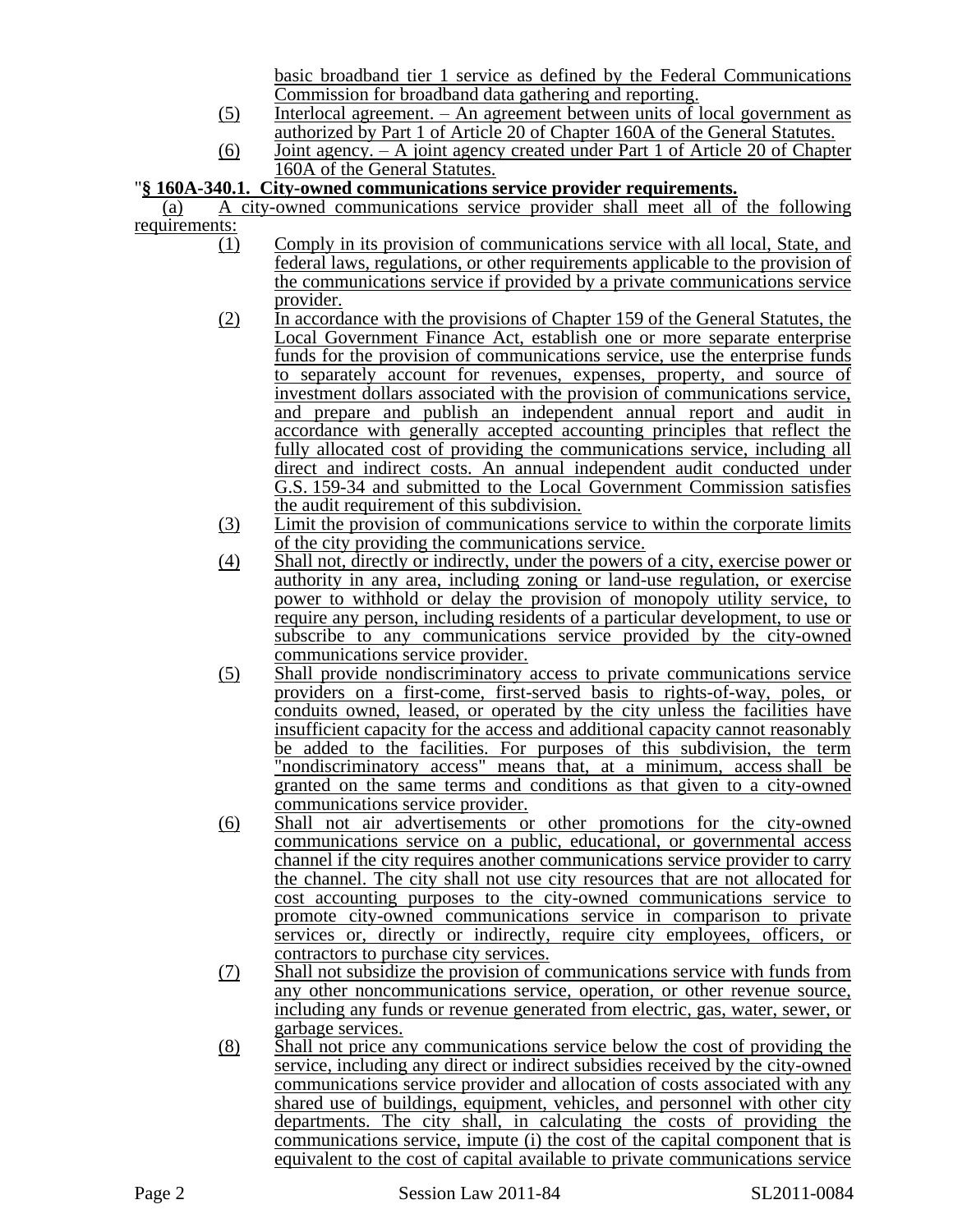providers in the same locality and (ii) an amount equal to all taxes, including property taxes, licenses, fees, and other assessments that would apply to a private communications service provider, including federal, State, and local taxes; rights-of-way, franchise, consent, or administrative fees; and pole attachment fees. In calculating the costs of the service the city may amortize the capital assets of the communications system over the useful life of the assets in accordance with generally accepted principles of governmental accounting.

(9) The city shall annually remit to the general fund of the city an amount equivalent to all taxes or fees a private communications service provider would be required to pay the city or county in which the city is located, including any applicable tax refunds received by the city-owned communications service provider because of its government status and a sum equal to the amount of property tax that would have been due if the city-owned communications service provider were a private communications service provider.

(b) A city-owned communications service provider shall not be required to obtain voter approval under G.S. 160A-321 prior to the sale or discontinuance of the city's communications network.

## "**§ 160A-340.2. Exemptions.**

(a) The provisions of G.S. 160A-340.1, 160A-340.4, 160A-340.5, and 160A-340.6 do not apply to the purchase, lease, construction, or operation of facilities by a city to provide communications service within the city's corporate limits for the city's internal governmental purposes, including the sharing of data or voice between governmental entities for internal governmental purposes, or within the corporate limits of another unit of local government that is a party with the city to an interlocal agreement under Part 1 of Article 20 of Chapter 160A of the General Statutes for the provision of internal government services.

(b) The provisions of G.S. 160A-340.1, 160A-340.4, and 160A-340.5 do not apply to the provision of communications service in an unserved area. A city seeking to provide communications service in an unserved area shall petition the North Carolina Utilities Commission for a determination that an area is unserved. The petition shall identify with specificity the geographic area for which the designation is sought. Any private communications service provider, or any other interested party, may, within a time established by order of the Commission, which time shall be no fewer than 30 days, file with the Commission an objection to the designation on the grounds that one or more areas designated in the petition is not an unserved area or that the city is not otherwise eligible to provide the service. For purposes of this subsection, the term "unserved area" means a census block, as designated by the most recent census of the U.S. Census Bureau, in which at least fifty percent (50%) of households either have no access to high-speed Internet service or have access to high-speed Internet service only from a satellite provider. A city may petition the Commission to serve multiple contiguous unserved areas in the same proceeding.

(c) The provisions of G.S. 160A-340.1, 160A-340.3, 160A-340.4, 160A-340.5, and 160A-340.6 do not apply to a city or joint agency providing communications service as of January 1, 2011, provided the city or joint agency limits the provision of communications service to any one or more of the following:

- (1) Persons within the corporate limits of the city providing the communications service. For the purposes of this subsection, corporate limits shall mean the corporate limits of the city as of April 1, 2011, or as expanded through annexation.
- (2) Existing customers of the communications service as of April 1, 2011. Service to a customer outside the service area of the city or joint agency who is also a public entity must comply with the open bidding procedures of G.S. 143-129.8 upon the expiration or termination of the existing service contract.
- (3) The following service areas:
	- a. For the joint agency operated by the cities of Davidson and Mooresville, the service area is the combined areas of the city of Cornelius; the town of Troutman; the town of Huntersville; the unincorporated areas of Mecklenburg County north of a line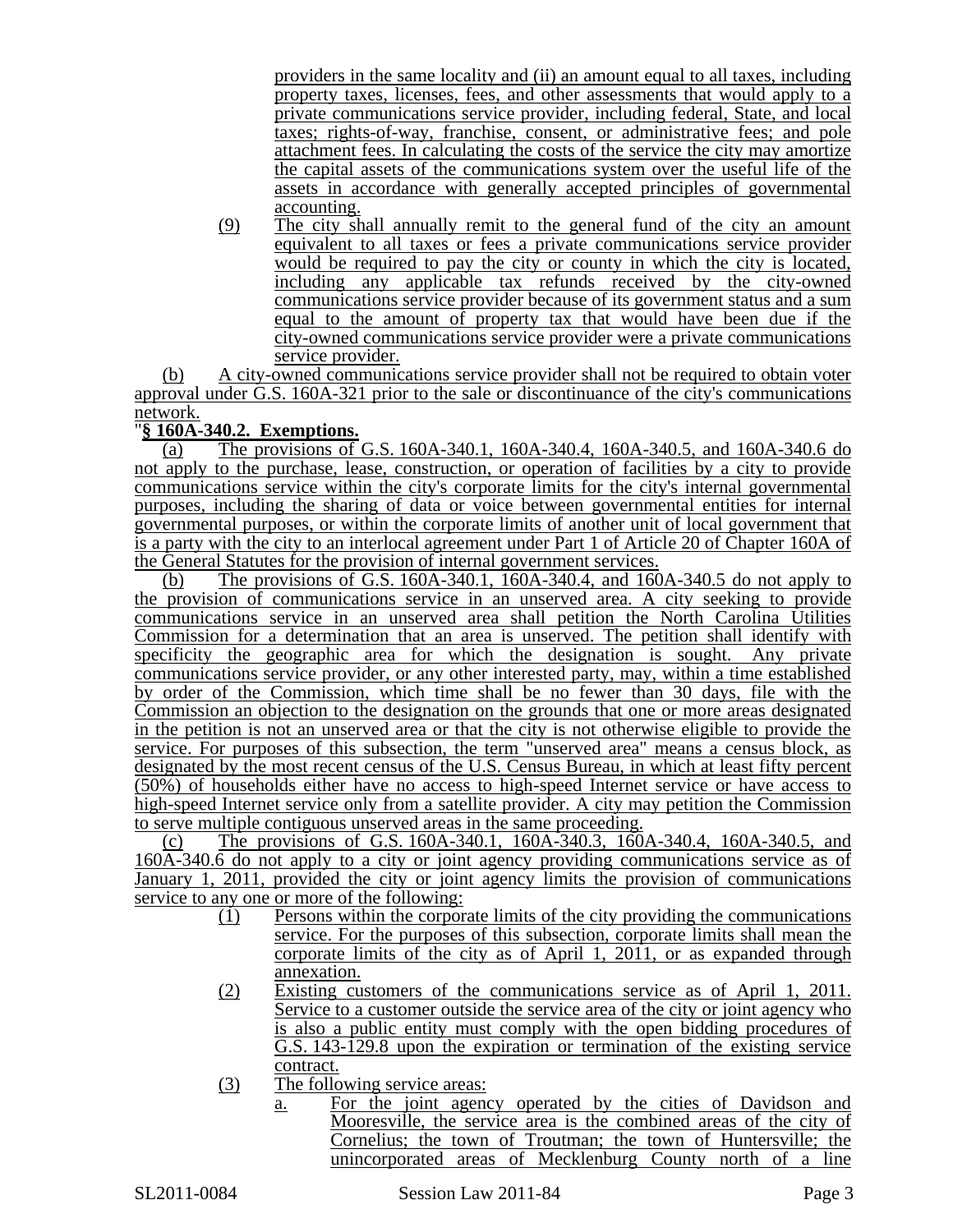beginning at Highway 16 along the west boundary of the county, extending eastward along Highway 16, continuing east along Interstate 485, and continuing eastward to the eastern boundary of the county along Eastfield Road; and the unincorporated areas of Iredell County south of Interstate 40, excluding Statesville and the extraterritorial jurisdiction of Statesville.

- b. For the city of Salisbury, the service area is the municipalities of Salisbury, Spencer, East Spencer, Granite Quarry, Rockwell, Faith, Cleveland, China Grove, Landis and the corridors between those cities. The service area also includes the economic development sites, public safety facilities, governmental facilities, and educational schools and colleges located outside the municipalities and the corridors between the municipalities and these sites, facilities, schools, and colleges. The corridors between Salisbury and these municipalities and these sites, facilities, schools, and colleges includes only the area necessary to provide service to these municipalities and these sites, facilities, schools, and colleges and shall not be wider than 300 feet. The elected bodies of Spencer, East Spencer, Granite Quarry, Rockwell, Faith, Cleveland, China Grove, and Landis shall vote to approve the service extension into each respective municipality before Salisbury can provide service to that municipality. The Rowan County Board of County Commissioners shall vote to approve service extension to any governmental economic development site, governmental facility, school, or college owned by Rowan County. The Rowan Salisbury School Board shall also vote to approve service extension to schools.
- c. For the city of Wilson, the service area is the county limits of Wilson County, including the incorporated areas within the County.
- d. For all other cities or joint agencies offering communications service, the service area is the area designated in the map filed as part of the initial notice of franchise with the Secretary of State as of January 1, 2011.

(d) The exemptions provided in this section do not exempt a city or joint agency from laws and rules of general applicability to governmental services, including nondiscriminatory obligations.

 $\overline{e}$  In the event a city subject to the exemption set forth in subsection  $\overline{e}$  of this section provides communications service to a customer outside the limits set forth in that subsection, the city shall have 30 days from the date of notice or discovery to cease providing service to the customer without loss of the exemption.

## "**§ 160A-340.3. Notice; public hearing.**

A city or joint agency that proposes to provide communications service shall hold not fewer than two public hearings, which shall be held not less than 30 days apart, for the purpose of gathering information and comment. Notice of the hearings shall be published at least once a week for four consecutive weeks in the predominant newspaper of general circulation in the area in which the city is located. The notice shall also be provided to the North Carolina Utilities Commission, which shall post the notice on its Web site, and to all companies that have requested service of the notices from the city clerk. The city shall deposit the notice in the U.S. mail to companies that have requested notice at least 45 days prior to the hearing subject to the notice. Private communications service providers shall be permitted to participate fully in the public hearings by presenting testimony and documentation relevant to their service offerings and the city's plans. Any feasibility study, business plan, or public survey conducted or prepared by the city in connection with the proposed communications service project is a public record as defined by G.S. 132-1 and shall be made available to the public prior to the public hearings required by this section. This section does not apply to the repair, rebuilding, replacement, or improvement of an existing communications network, or equipment relating thereto.

# "**§ 160A-340.4. Financing.**

(a) A city or joint agency subject to the provisions of G.S. 160A-340.1 shall not enter into a contract under G.S. 160A-19 or G.S. 160A-20 to purchase or to finance the purchase of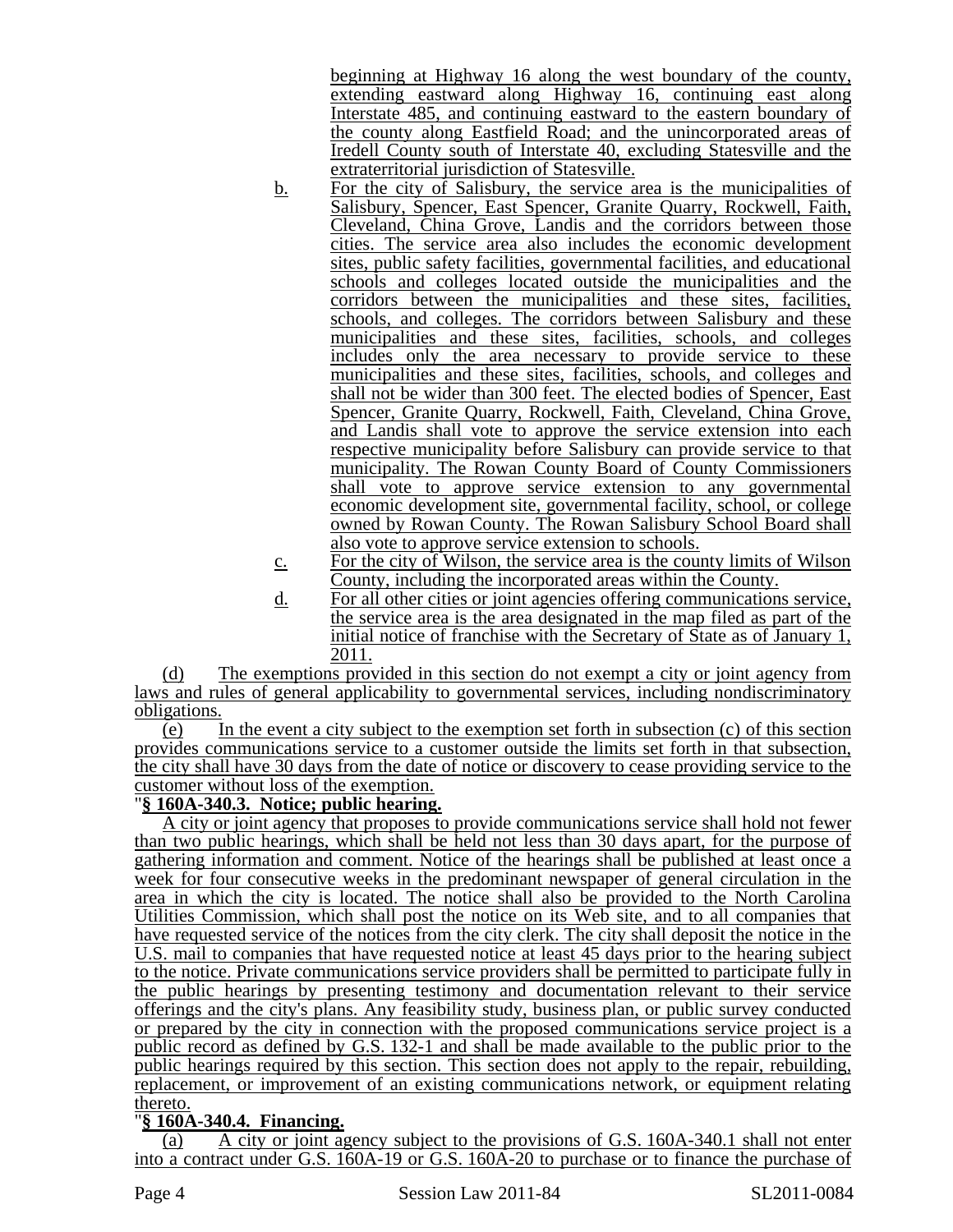property for use in a communications network or to finance the construction of fixtures or improvements for use in a communications network unless it complies with subsection (b) of this section. The provisions of this section shall not apply to the repair, rebuilding, replacement, or improvement of an existing communications network, or equipment relating thereto.

(b) A city shall not incur debt for the purpose of constructing a communications system without first holding a special election under G.S. 163-287 on the question of whether the city may provide communications service. If a majority of the votes cast in the special election are for the city providing communications service, the city may incur the debt for the service. If a majority of the votes cast in the special election are against the city providing communications service, the city shall not incur the debt. However, nothing in this section shall prohibit a city from revising its plan to offer communications service and calling another special election on the question prior to providing or offering to provide the service. A special election required under Chapter 159 of the General Statutes as a condition to the issuance of bonds shall satisfy the requirements of this section.

### "**§ 160A-340.5. Taxes; payments in lieu of taxes.**

(a) A communications network owned or operated by a city or joint agency shall be exempt from property taxes. However, each city possessing an ownership share of a communications network and a joint agency owning a communications network shall, in lieu of property taxes, pay to any county authorized to levy property taxes the amount which would be assessed as taxes on real and personal property if the communications network were otherwise subject to valuation and assessment. Any payments in lieu of taxes shall be due and shall bear interest, if unpaid, as in the case of taxes on other property.

(b) A city-owned communications service provider shall pay to the State, on an annual basis, an amount in lieu of taxes that would otherwise be due the State if the communications service was provided by a private communications service provider, including State income, franchise, vehicle, motor fuel, and other similar taxes. The amount of the payment in lieu of taxes shall be set annually by the Department of Revenue and shall approximate the taxes that would be due if the communications service was undertaken by a private communications service provider. A city-owned communications service provider must provide information requested by the Secretary of Revenue necessary for calculation of the assessment. The Department must inform each city-owned communications service provider of the amount of the assessment by January 1 of each year. The assessment is due by March 15 of each year. If the assessment is unpaid, the State may withhold the amount due, including interest on late payments, from distributions otherwise due the city under G.S. 105-164.44I.

(c) A city-owned communications service provider or a joint agency that provides communications service shall not be eligible for a refund under  $\ddot{G}$ .S.  $10\dot{5}$ -164.14(c) for sales and use taxes paid on purchases of tangible personal property and services related to the provision of communications service, except to the extent a private communications service provider would be exempt from taxation.

### "**§ 160A-340.6. Public-private partnerships for communications service.**

(a) Prior to undertaking to construct a communications network for the provision of communications service, a city shall first solicit proposals from private business in accordance with the procedures of this section.

(b) The city shall issue requests for proposals that specify the nature and scope of the requested communications service, the area in which it is to be provided, any specifications and performance standards, and information as to the city's proposed participation in providing equipment, infrastructure, or other aspects of the service. The city may prescribe the form and content of proposals and may require that proposals contain sufficiently detailed information to allow for an objective evaluation of proposals using the factors stated in subsection (d) of this section. Each proposal shall at minimum contain all of the following:

- (1) Information regarding the proposer's experience and qualifications to perform the requirements of the proposal.
- (2) Information demonstrating the proposer's ability to secure financing needed to perform the requirements of the proposal.
- (3) Information demonstrating the proposer's ability to provide staffing, implement work tasks, and carry out all other responsibilities necessary to perform the requirements of the proposal.
- (4) Information clearly identifying and specifying all elements of cost of the proposal for the term of the proposed contract, including the cost of the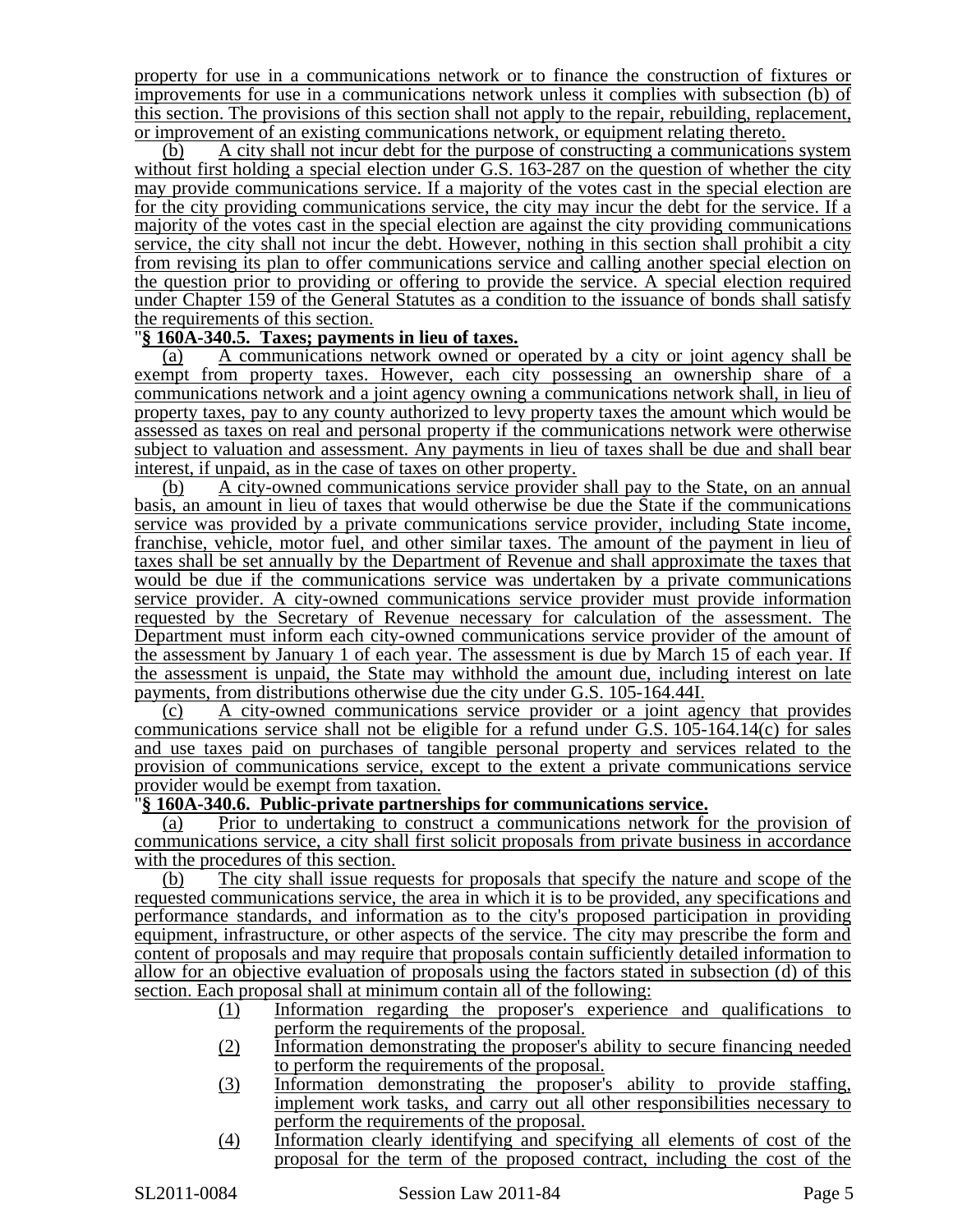purchase or lease of equipment and supplies, design, installation, operation, management, and maintenance of any system, and any proposed services.

(5) Any other information the city determines has a material bearing on its ability to evaluate the proposal.

(c) The city shall provide notice that it is requesting proposals in accordance with this subsection. The notice shall state the time and place where plans and specifications for the proposed service may be obtained and the time and place for opening proposals. Any notice given under this subsection shall reserve to the city the right to reject any or all proposals. Notice of request for proposals shall be given by all of the following methods:

- (1) By mailing a notice of request for proposals to each firm that has obtained a license or permit to use the public rights-of-way in the city to provide a communications service within the city by depositing such notices in the U.S. mail at least 30 days prior to the date specified for the opening of proposals. In identifying firms, the city may rely upon lists provided by the Office of the Secretary of State and the North Carolina Utilities Commission.
- (2) By posting a notice of request for proposals on the city's Web site at least 30 days before the time specified for the opening of proposals.
- (3) By publishing a notice of request for proposals in a newspaper of general circulation in the county in which the city is predominantly located at least 30 days before the time specified for the opening of proposals.

(d) In evaluating proposals, the city may consider any relevant factors, including system design, system reliability, operational experience, operational costs, compatibility with existing systems and equipment, and emerging technology. The city may negotiate aspects of any proposal with any responsible proposer with regard to these factors to determine which proposal is the most responsive. A determination of most responsive proposer by the city shall be final.

(e) The city may negotiate a contract with the most responsive proposer for the performance of communications service specified in the request for proposals. All contracts entered into pursuant to this section shall be approved and awarded by the governing body of the city.

(f) If the city is unable to successfully negotiate the terms of a contract with the most responsive proposer within 60 days of the opening of the proposals, the city may proceed to negotiate with the firm determined to be the next most responsive proposer if such a proposer exists. If the city is unable to successfully negotiate the terms of a contract with the next most responsive proposer within 60 days, it may proceed under this Article to provide communications service.

(g) All proposals shall be sealed and shall be opened in public. Provided, that trade secrets shall remain confidential as provided under G.S. 132-1.2."

**SECTION 1.(b)** G.S. 105-164.14 is amended by adding a new subsection to read:

"(d2) A city subject to the provisions of G.S. 160A-340.5 is not allowed a refund of sales and use taxes paid by it under this Article for purchases related to the provision of communications service as defined in Article 16A of Chapter 160A of the General Statutes."

**SECTION 1.(c)** Subsection (b) of this section is effective when it becomes law and applies to sales made on or after that date.

**SECTION 2.(a)** G.S. 62-3(23) is amended by adding the following new sub-subdivision to read:<br>"l.

The term "public utility" shall include a city or a joint agency under Part 1 of Article 20 of Chapter 160A of the General Statutes that provides service as defined in G.S. 62-3(23)a.6. and is subject to the provisions of G.S. 160A-340.1."

**SECTION 2.(b)** This section shall not be construed to change the regulatory nature of or requirements applicable to any particular service currently regulated by the Commission under Chapter 62 of the General Statutes.

**SECTION 3.** Subchapter IV of Chapter 159 of the General Statutes is amended by adding a new Article to read as follows:

> "Article 9A. "Borrowing by Cities for Competitive Purposes.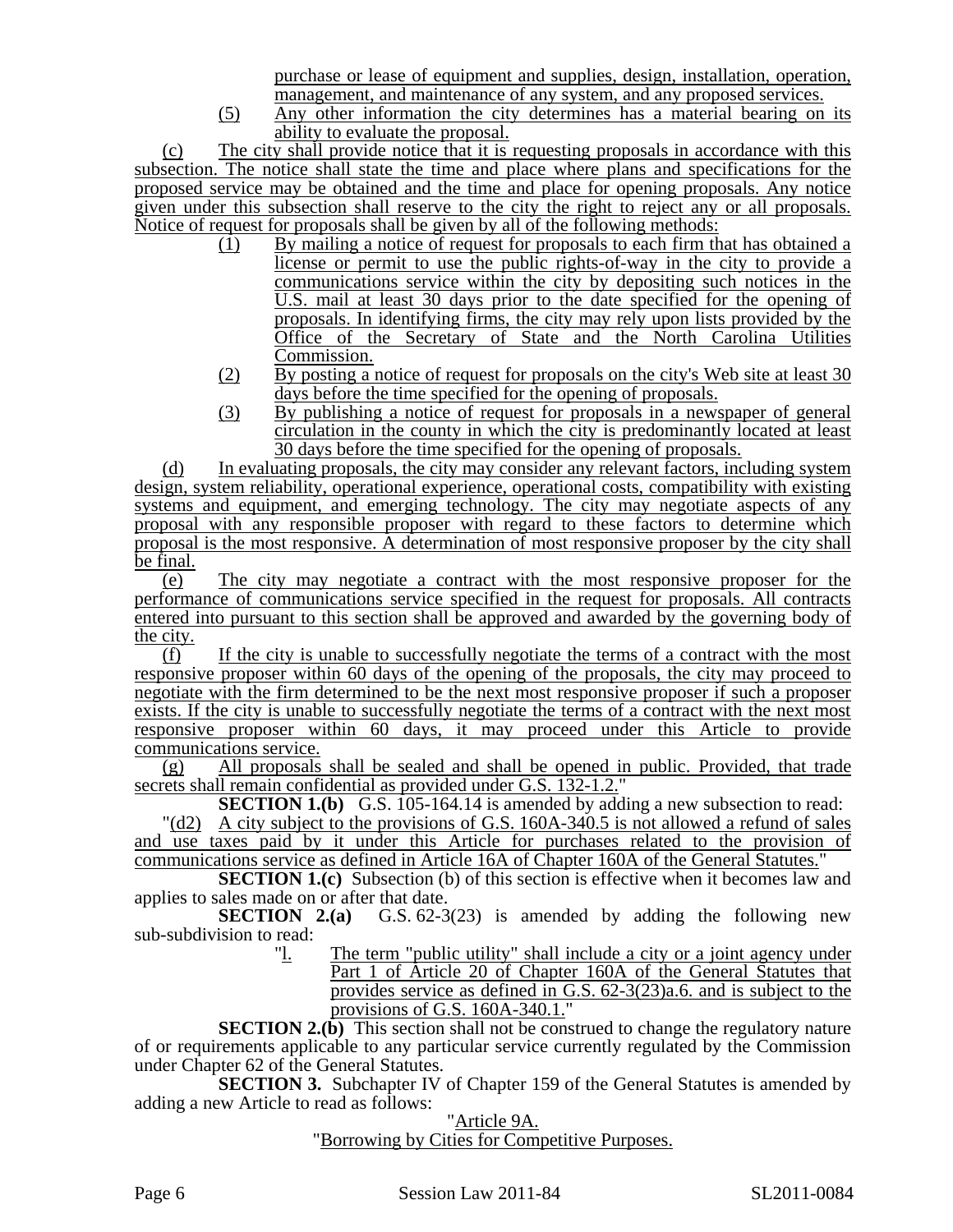### "**§ 159-175.10. Additional requirements for review of city financing application; communications service.**

The Commission shall apply additional requirements to an application for financing by a city or a joint agency under Part 1 of Article 20 of Chapter 160A of the General Statutes for the construction, operation, expansion, or repair of a communications system or other infrastructure for the purpose of offering communications service, as that term is defined in G.S. 160A-340(2), that is or will be competitive with communications service offered by a private communications service provider. This section does not apply to the repair, rebuilding, replacement, or improvement of an existing communications network, or equipment relating thereto, but does apply to the expansion of such existing network. The additional requirements are the following:<br> $(1)$ 

- Prior to submitting an application to the Commission, a city or joint agency shall comply with the provisions of G.S. 160A-340.3 requiring at least two public hearings on the proposed communications service project and notice of the hearings to private communications service providers who have requested notice.
- (2) At the same time the application is submitted to the Commission, the city or joint agency shall serve a copy of the application on each person that provides competitive communications service within the city's jurisdictional boundaries or in areas adjacent to the city. No hearing on the application shall be heard by the Commission until at least 60 days after the application is submitted to the Commission.
- (3) Upon the request of a communications service provider, the Commission shall accept written and oral comments from competitive private communications service providers in connection with any hearing or other review of the application.
- (4) In considering the probable net revenues of the proposed communications service project, the Commission shall consider and make written findings on the reasonableness of the city or joint agency's revenue projections in light of the current and projected competitive environment for the services to be provided, taking into consideration the potential impact of technological innovation and change on the proposed service offerings and the level of demonstrated community support for the project.
- (5) The city or joint agency making the application to the Commission shall bear the burden of persuasion with respect to subdivisions (1) through (4) of this section."
- **SECTION 4.** G.S. 159-81(3) is amended by adding a new sub-subdivision to read: Cable television systems."

**SECTION 5.** Sections 2, 3, and 4 of this act do not apply to a city or joint agency providing communications service as of January 1, 2011, provided the city or joint agency limits the provision of communications service as provided in G.S. 160A-340.2(c). In the event a city subject to the exemption set forth in this section provides communications service to a customer outside the limits set forth in G.S. 160A-340(c), the city shall have 30 days from the date of notice or discovery to cease providing service to the customer without loss of the exemption.

**SECTION 6.** Any city that is designated as a public utility under Chapter 62 of the General Statutes when this act becomes law shall not be subject to the provisions of this act with respect to any of its operations that are authorized by that Chapter.

**SECTION 7.** If any provision of this act or the application thereof to any person or circumstance is held invalid, the invalidity shall not affect other provisions or applications of this act which can be given effect without the invalid provision or application, and to that end the provisions of this act are declared to be severable.